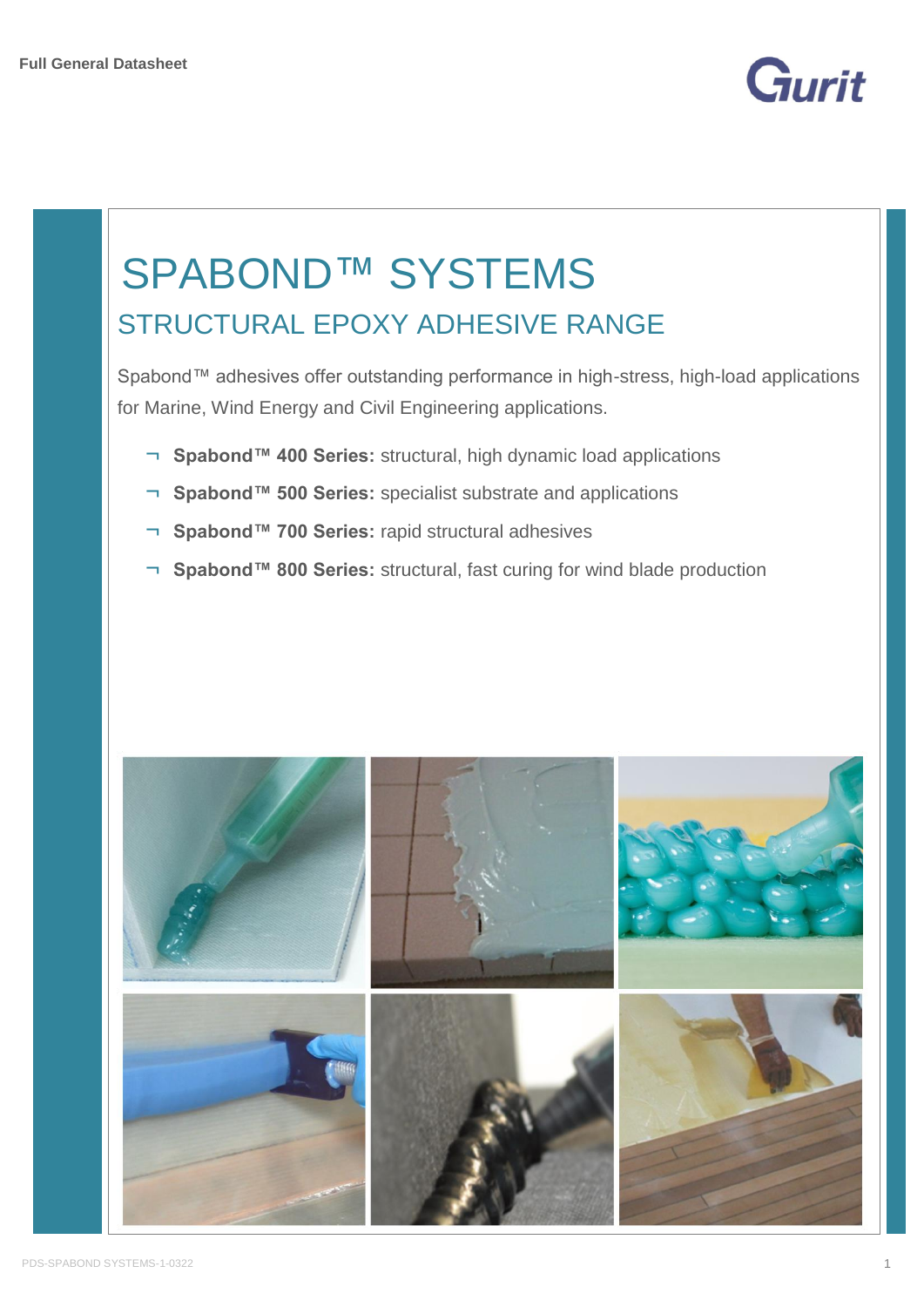# SPABOND™ SYSTEMS PRODUCT SELECTOR

| <b>SYSTEM PROPERTIES AT 20°C</b> |                                                                                                                                      | <b>HARDENER</b>   | <b>CURED</b><br><b>COLOUR</b> | <b>MIX RATIO</b>   | <b>WORKING</b><br>TIME* | <b>CLAMP</b><br>TIME* | <b>MAX GAP</b><br><b>FILLING*</b> | <b>MAX</b><br><b>TEMP</b> | <b>TECHNICAL</b><br><b>DATASHEET</b> |
|----------------------------------|--------------------------------------------------------------------------------------------------------------------------------------|-------------------|-------------------------------|--------------------|-------------------------|-----------------------|-----------------------------------|---------------------------|--------------------------------------|
|                                  | Spabond™ 435                                                                                                                         | Fast              |                               |                    | $\frac{1}{2}$ hour      | 4 hrs                 |                                   |                           |                                      |
| 400 Series                       | Ideal for thin bondlines such as core bonding, large<br>surface areas and detailed work.                                             | Slow              |                               |                    | $3\frac{1}{2}$ hrs      | $<$ 16 hrs            | $5 - 10$ mm                       | 81°C                      |                                      |
|                                  | Spabond™ 440                                                                                                                         | Fast              |                               |                    | $\frac{1}{2}$ hour      | 4 hrs                 | $10 - 20$ mm                      | 84°C                      |                                      |
|                                  | Optimised for rapid dispense from cartridges or<br>automated mixing machines.                                                        | Slow              |                               | 3:1<br>(by volume) | 3 % hrs                 | $<$ 16 hrs            |                                   |                           |                                      |
|                                  | Spabond™ 445<br>For large gap filling & filleting applications as well as                                                            | Fast              | $\bullet$                     |                    | $\frac{1}{2}$ hour      | 4 hrs                 |                                   |                           | <b>Download PDF</b>                  |
|                                  | high performance projects, with a black resin option<br>available                                                                    | Slow              |                               |                    | $3\frac{1}{2}$ hrs      | $<$ 16 hrs            | $20 - 30$ mm                      | 87°C                      |                                      |
|                                  | Spabond™ 400FR<br>Structural fire retardant epoxy adhesive.                                                                          | Fast              |                               |                    | $\frac{1}{2}$ hour      | $2\frac{1}{2}$ hrs    | $10 - 20$ mm                      | $90^{\circ}$ C            |                                      |
|                                  | Spabond™ 5 Minute<br>Tacking and secondary bonding.                                                                                  |                   |                               | 1:1<br>(by volume) | 5 mins                  | 20 mins               | $10 - 15$ mm                      | $55^{\circ}$ C            | Download (PDF)                       |
|                                  |                                                                                                                                      | Standard          |                               |                    | 2 hrs                   | 15 hrs                |                                   | $58^{\circ}$ C            |                                      |
|                                  | Spabond™ 540<br>High elongation, long bonding times. Low viscosity<br>resin option for easier application in cartridges.             | Slow              |                               | 1:1<br>(by volume) | 4 hrs                   | 25 hrs                | $20 - 30$ mm                      | $52^{\circ}$ C            |                                      |
|                                  |                                                                                                                                      | <b>Extra Slow</b> |                               |                    | $6\frac{1}{2}$ hrs      | tbc                   |                                   | $58^{\circ}$ C            | Download (PDF)                       |
| 500 Series                       | Spabond™ 545<br>Bonds multiple substrates found in general<br>applications.                                                          | Fast              |                               | 2:1                | 25 mins                 | 5 hrs                 |                                   | 63°C                      |                                      |
|                                  |                                                                                                                                      | Slow              |                               | (by volume)        | 90 mins                 | 10 hrs                | $0.2 - 20$ mm                     | 61°C                      | Е<br>Download (PDF)                  |
|                                  | Spabond™ 568<br>Low density core bonding adhesive.                                                                                   |                   | 2:1<br>(by volume)            | $5\frac{1}{2}$ hrs | 24 hrs                  | 10 <sub>mm</sub>      | $65^{\circ}$ C                    | Download (PDF)            |                                      |
|                                  | Spabond™ 570<br>Bonds all woods. Easy mixing/smooth spreading, can be used with<br>automated mixing machines.                        |                   | 1:1<br>(by volume)            | $1\frac{1}{2}$ hrs |                         | 10-20mm               | $55^{\circ}$ C                    | 回感激回<br>Download (PDF)    |                                      |
| 700 Series                       | Spabond™ 730<br>High strength, rapid curing. General purpose adhesive.                                                               |                   | 1:1<br>(by volume)            | 10 mins            | 1 hr                    | $10 - 15$ mm          | $60^{\circ}$ C                    | Download (PDF)            |                                      |
| 800 Series                       | Spabond™ 820HTA<br>Glass filled, rapid curing long open time adhesive for industrial<br>applications (not available in cartridges).  |                   | 100:34<br>(by weight)         | 90 mins            |                         | $25 - 35$ mm          | $71^{\circ}$ C                    | Download (PDF)            |                                      |
|                                  | Spabond™ 840HTA<br>High strength, rapid curing long open time adhesive for industrial<br>applications (not available in cartridges). |                   | 100:35<br>(by weight)         | 90 mins            |                         | $25 - 30$ mm          | 72°C                              | Download (PDF)            |                                      |

\*\*working time properties are highly subjective to ambient conditions and should be used an approximate guideline for all Spabond™ systems at 20°C. Please refer to the<br>correspondaing page of this document for specific tes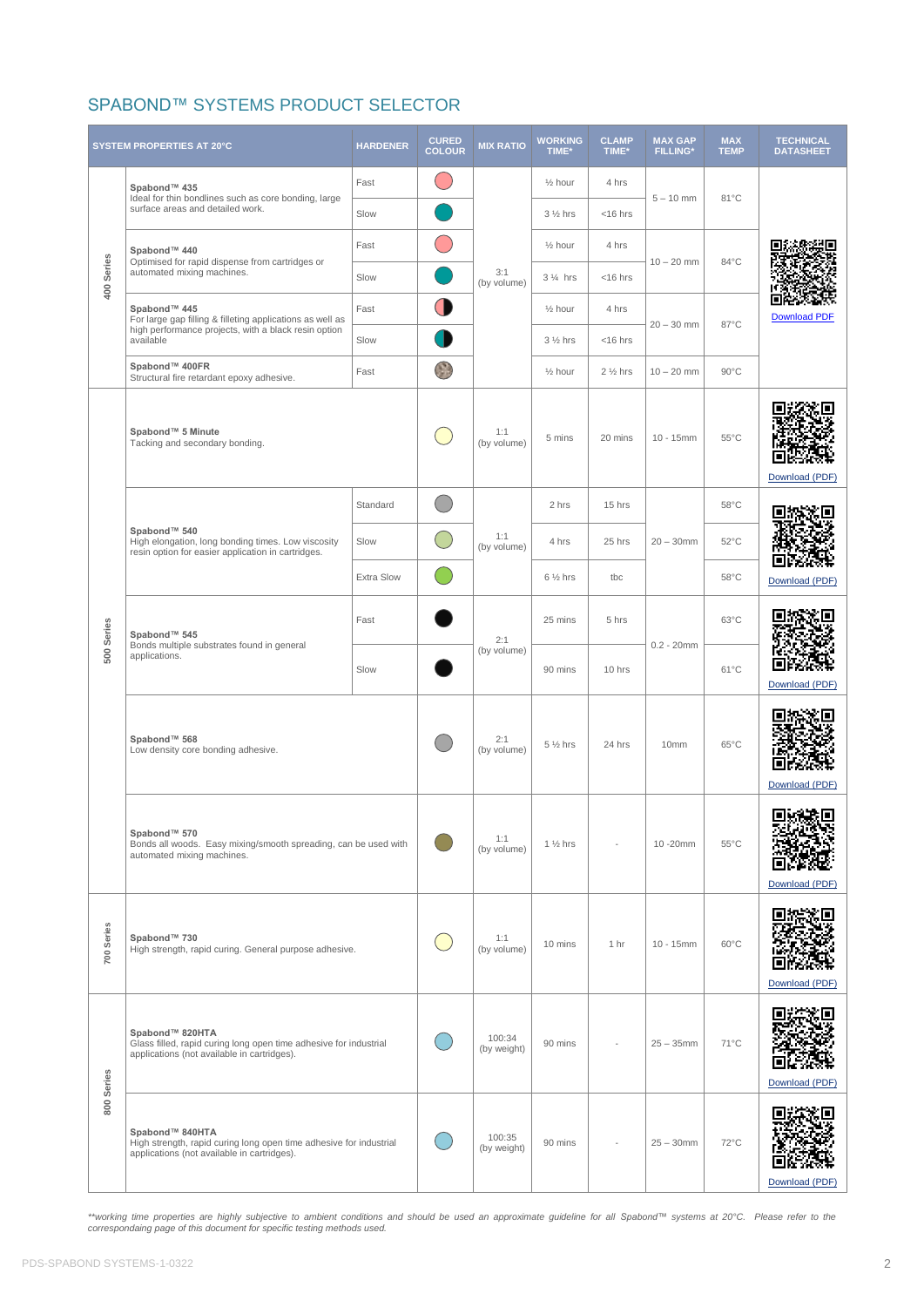## SPABOND™ SYSTEMS CODE SELECTOR

| System            | <b>Type</b>                  | <b>Size</b>      | Units    | <b>Description</b>                                                                | MOQ (EA)                     | Order Code           | <b>Notes</b>         |
|-------------------|------------------------------|------------------|----------|-----------------------------------------------------------------------------------|------------------------------|----------------------|----------------------|
|                   | R/H Fast                     | 20x385           | ml       | SP435 R/HF 385ml CART/BOX OF 20                                                   | 1                            | F647-020             |                      |
|                   | R/H Slow                     | 20x385           | ml       | SP435 R/HSL 385ml CART/BOX OF 20                                                  | 1                            | F647-021             |                      |
| Spabond™ 435      | Resin                        | 200              | kg       | SPABOND 435 RESIN 200KG                                                           | 1                            | F647-022             |                      |
|                   | Resin                        | 20               | kg       | SPABOND 435 RESIN 20KG S/S                                                        | $\mathbf{1}$                 | F647-023             |                      |
|                   | Resin                        | 10               | kg       | SPABOND 435 RESIN 10KG                                                            | 1                            | F647-007             |                      |
|                   | Resin                        | 5                | kg       | SPABOND 435 RESIN 5KG                                                             | $\mathbf{1}$                 | F647-024             |                      |
|                   | R/H Fast                     | 20x385           | ml       | SP440 R/HF 385ml CART/BOX OF 20                                                   | $\mathbf{1}$<br>$\mathbf{1}$ | F647-025             |                      |
|                   | R/H Fast<br>R/H Slow         | 10x800<br>20x385 | ml<br>ml | SP440 R/HF 800ml CART/BOX OF 10<br>SP440 R/HSL 385ml CART/BOX OF 20               | 1                            | F647-037<br>F647-026 |                      |
|                   | <b>R/H Slow</b>              | 10x800           | ml       | SP440 R/HSL 800ml CART/BOX OF 10                                                  | $\mathbf{1}$                 | F647-038             |                      |
| Spabond™ 440      | Resin                        | 200              | kg       | SPABOND 440 RESIN 200KG                                                           | 1                            | F647-027             |                      |
|                   | Resin                        | 20               | kg       | SPABOND 440 RESIN 20KG S/S                                                        | $\mathbf{1}$                 | F647-028             |                      |
|                   | Resin                        | 10               | kg       | SPABOND 440 RESIN 10KG                                                            | 1                            | F647-008             |                      |
|                   | Resin                        | 5                | kg       | SPABOND 440 RESIN 5KG                                                             | $\mathbf{1}$                 | F647-029             |                      |
|                   | R/H Fast                     | 20x385           | ml       | SP445 R/HF 385ml CART/BOX OF 20                                                   | $\mathbf{1}$                 | F647-030             |                      |
|                   | R/H Fast                     | 20x385           | ml       | SP445 RBL/HF 385ml CART/BOX OF 20                                                 | $\mathbf{1}$                 | F647-048             | <b>Black version</b> |
|                   | R/H Slow                     | 20x385           | ml       | SP445 R/HSL 385ml CART/BOX OF 20                                                  | 1                            | F647-031             |                      |
|                   | Resin                        | 200              | kg       | SPABOND 445 RESIN BLACK 200KG                                                     | $\mathbf{1}$                 | F647-049             | <b>Black version</b> |
|                   | Resin                        | 20               | kg       | SPABOND 445 RESIN BLACK 20KG S/S                                                  | 1                            | F647-050             | <b>Black version</b> |
| Spabond™ 445      | Resin                        | 10               | kg       | SPABOND 445 RESIN BLACK 10KG                                                      | $\mathbf{1}$                 | F647-046             | <b>Black version</b> |
|                   | Resin                        | 5                | kg       | SPABOND 445 RESIN BLACK 5KG                                                       | 1                            | F647-051             | <b>Black version</b> |
|                   | Resin<br>Resin               | 200<br>20        | kg       | SPABOND 445 RESIN 200KG<br>SPABOND 445 RESIN 20KG S/S                             | $\mathbf{1}$<br>1            | F647-032<br>F647-033 |                      |
|                   | Resin                        | 10               | kg<br>kg | SPABOND 445 RESIN 10KG                                                            | 1                            | F647-009             |                      |
|                   | Resin                        | 5                | kg       | SPABOND 445 RESIN 5KG                                                             | 1                            | F647-034             |                      |
|                   | Fast                         | 186              | kg       | SPABOND 400 FAST HARDENER 186KG                                                   | $\mathbf{1}$                 | F647-013             |                      |
|                   | Fast                         | 20.7             | kg       | SPABOND 400 FAST HARDENER 20.7KG S/S                                              | $\mathbf{1}$                 | F647-014             |                      |
| Spabond™ 400 Fast | Fast                         | 6.2              | kg       | SPABOND 400 FAST HARDENER 6.2KG                                                   | $\mathbf{1}$                 | F647-010             |                      |
|                   | Fast                         | 3.1              | kg       | SPABOND 400 FAST HARDENER 3.1KG                                                   | $\mathbf{1}$                 | F647-015             |                      |
|                   | Fast                         | 1.6              | kg       | SPABOND 400 FAST HARDENER 1.6KG                                                   | $\mathbf{1}$                 | F647-012             |                      |
|                   | Slow                         | 180              | kg       | SPABOND 400 SLOW HARDENER 180KG                                                   | $\mathbf{1}$                 | F647-017             |                      |
|                   | Slow                         | 20               | kg       | SPABOND 400 SLOW HARDENER 20KG S/S                                                | $\mathbf{1}$                 | F647-018             |                      |
| Spabond™ 400 Slow | Slow                         | 6                | kg       | SPABOND 400 SLOW HARDENER 6KG                                                     | 1                            | F647-011             |                      |
|                   | Slow                         | 3                | kg       | SPABOND 400 SLOW HARDENER 3KG                                                     | $\mathbf{1}$                 | F647-019             |                      |
|                   | Slow                         | 1.5              | kg       | SPABOND 400 SLOW HARDENER 1.5KG                                                   | $\mathbf{1}$                 | F647-016             |                      |
| Spabond™ 400FR    | R/H<br>Resin                 | 20x385<br>20     | ml       | SPABOND 400FR R/HF 385ml CART/BOX OF 20<br>SPABOND 400FR RESIN 20KG S/S           | $\mathbf{1}$<br>1            | F695-008<br>F695-006 |                      |
|                   | Fast                         | 5.4              | kg<br>kg | SPABOND 400FR FAST HARDENER 5.4KG                                                 | 1                            | F695-007             |                      |
|                   | R/H                          | 20x400           | ml       | SP 5-MIN.ADH.R/H 400ml CARTRIDGE/BOX 20                                           | 1                            | F652-021             |                      |
| Spabond™ 5 Min    | Resin                        | 20x310           | ml       | SP 5-MIN.ADH.RES.310ml N/ PIGCART/BOX 20                                          | $\mathbf{1}$                 | F652-025             |                      |
|                   | Fast                         | 20x310           | ml       | SP 5-MIN.ADH.HARD.310ml N/PIGCART/BOX 20                                          | $\mathbf{1}$                 | F652-027             |                      |
|                   | R/H Standard                 | 12x600           | ml       | SP540LV R/HSTD 600ml CART/BOX OF 12                                               | $\mathbf{1}$                 | F648-045             |                      |
|                   | R/H Slow                     | 12x600           | ml       | SP540LV R/HSL 600ml CART/BOX OF 12                                                | 1                            | F648-054             |                      |
|                   | Resin                        | 200              | kg       | SP540 RESIN 200KG                                                                 | $\mathbf{1}$                 | F648-042             |                      |
|                   | Resin                        | 20               | kg       | SP540 RESIN 20KG S/S                                                              | 6                            | F648-055             |                      |
| Spabond™ 540      | Standard                     | 18.4             | kg       | SP540 STANDARD HARDENER 18.4KG S/S                                                | $\overline{7}$               | F648-009             |                      |
|                   | Standard                     | 184              | kg       | SP540 HARD STD 184KG                                                              | 1                            | F648-033             |                      |
|                   | Slow                         | 18.6             | kg       | SP540 SLOW HARDENER 18.6KG S/S                                                    | $\overline{7}$               | F648-051             |                      |
|                   | Slow                         | 186              | kg       | SP540 SLOW HARDENER 186KG                                                         | 1                            | F648-038             |                      |
|                   | Extra-slow                   | 18.2             | kg       | SP540 HARD EXTRA SLOW 18.2KG S/S                                                  | $\overline{7}$               | F648-056             |                      |
|                   | R/H Fast<br>R/H Slow         | 20x400<br>20x400 | ml<br>ml | SPABOND 545 R/HF 400ml CARTS/BOX OF 20<br>SPABOND 545 R/HSL 400ml CARTS/BOX OF 20 | 1<br>$\mathbf{1}$            | F675-003<br>F675-004 |                      |
| Spabond™ 545      | Resin                        | 20               | kg       | SPABOND 545 RESIN 20KG S/S                                                        | 6                            | F675-005             |                      |
|                   | Fast                         | 18.8             | kg       | SPABOND 545 FAST HARD 18.8KG S/S                                                  | $\boldsymbol{9}$             | F675-006             |                      |
|                   | Slow                         | 18.4             | kg       | SPABOND 545 SLOW HARD 18.4KG S/S                                                  | 7                            | F675-007             |                      |
|                   | <b>Resin</b>                 | 17.5             | kg       | SP568 RESIN 17.5KG                                                                | 6                            | F654-023             |                      |
| Spabond™ 568      | Hardener                     | 7.7              | kg       | SP568 HARD EXTRA-SLOW 7.7KG S/S                                                   | $\mathbf{1}$                 | F654-025             |                      |
|                   | Resin                        | 20               | kg       | SP570 RESIN 20KG S/S                                                              | $\,$ 6 $\,$                  | F640-023             |                      |
| Spabond™ 570      | Resin                        | 5                | kg       | SP570 RESIN 5KG                                                                   | 15                           | F640-019             |                      |
|                   | LV Hardener                  | 20               | kg       | SP570LV HARD STANDARD 20KG S/S                                                    | $\mathbf{1}$                 | F640-026             |                      |
|                   | LV Hardener                  | 5                | kg       | SP570LV HARD STANDARD 5KG                                                         | 1                            | F640-025             |                      |
| Spabond™ 730      | R/H Fast                     | 20x400           | ml       | SP730 R/H 400ml CART/BOX 20                                                       | $\mathbf{1}$                 | F650-007             |                      |
|                   | Resin                        | 240              | kg       | SPABOND 820 RESIN 240KG                                                           | 1                            | F681-001             |                      |
|                   | Resin                        | 20               | kg       | SPABOND 820 RESIN 20KG S/S                                                        | $\mathbf{1}$                 | F681-003             |                      |
| Spabond™ 820HTA   | <b>HTA Hardener</b>          | 220              | kg       | SPABOND 820HTA HARD 220KG                                                         | 1                            | F681-002             |                      |
|                   | <b>HTA Hardener</b>          | 20               | kg       | SPABOND 820HTA HARD 20KG S/S                                                      | $\mathbf{1}$                 | F681-004             |                      |
|                   | <b>HTA Hardener</b>          | 6.8              | kg       | SPABOND 820HTA HARD 6.8KG                                                         | 1                            | F681-005             |                      |
|                   | Resin                        | 220              | kg       | SPABOND 840 RESIN 220KG                                                           | $\mathbf{1}$                 | F680-009             |                      |
| Spabond™ 840HTA   | Resin<br><b>HTA Hardener</b> | 20<br>200        | kg<br>kg | SPABOND 840 RESIN 20KG S/S<br>SPABOND 840HTA HARD 200KG                           | 1<br>1                       | F680-001<br>F680-010 |                      |
|                   | <b>HTA Hardener</b>          | 20               | kg       | SPABOND 840HTA HARD 20KG S/S                                                      | 1                            | F680-011             |                      |
|                   | <b>HTA Hardener</b>          | $7\phantom{.}$   | kg       | SPABOND 840HTA HARD 7KG                                                           | $\mathbf{1}$                 | F680-012             |                      |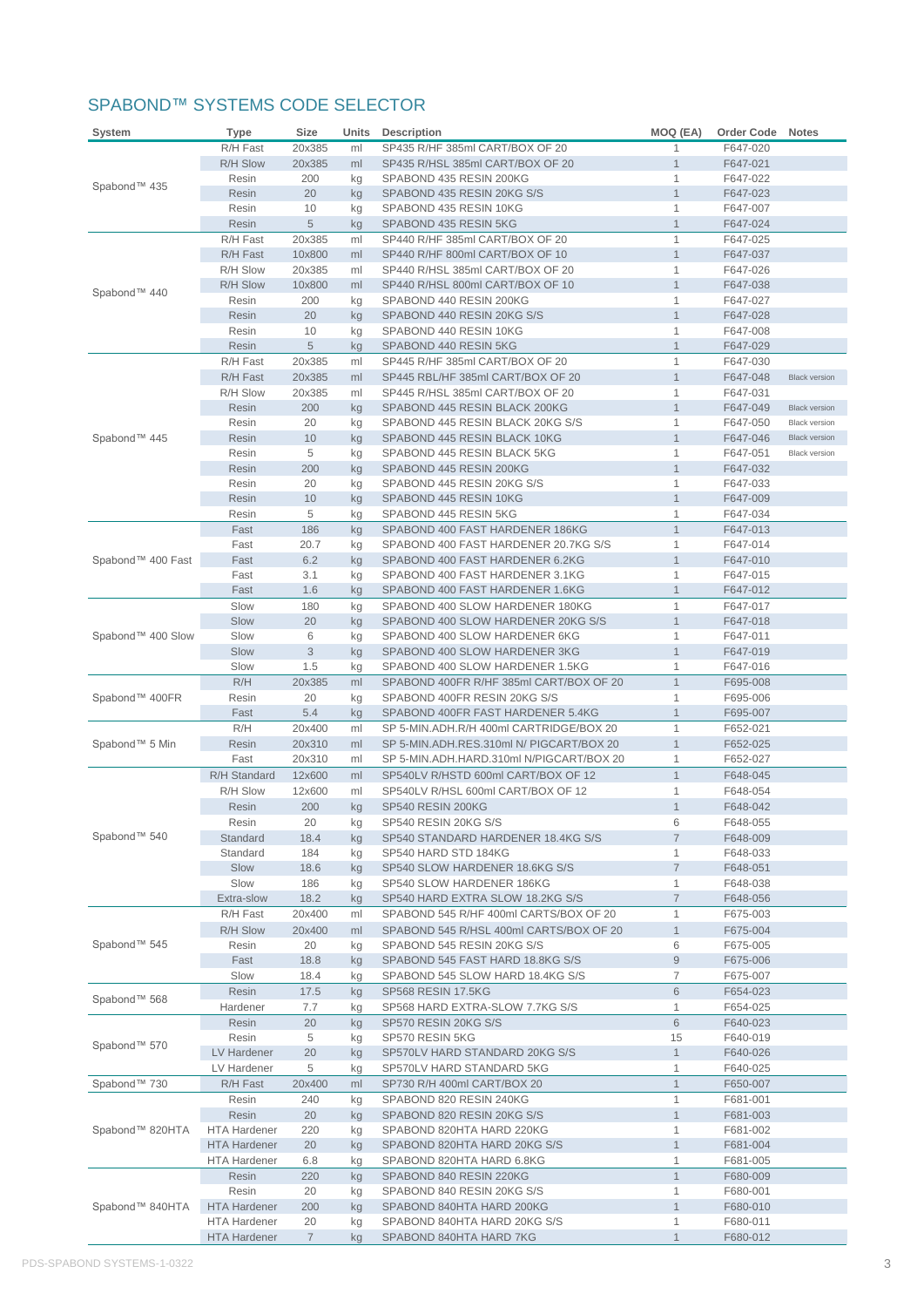## SPABOND™ SYSTEMS ANCILLARY PRODUCTS AND ORDERING QUANTITIES

Spabond™ cartridges are compatible with the following dispensers and mix-heads:

| <b>Description</b>         | 310ml<br>(monocomponent) | 385ml<br>(3:1 by volume)                                   | 400ml<br>$(1:1$ by volume)   | 400ml<br>$(2:1$ by volume)                | 600ml<br>$(1:1$ by volume) | 800ml<br>$(3:1$ by volume) | 900ml<br>$(2:1$ by volume) |
|----------------------------|--------------------------|------------------------------------------------------------|------------------------------|-------------------------------------------|----------------------------|----------------------------|----------------------------|
| System(s)                  | Spabond 5-Min            | Spabond 435<br>Spabond 440<br>Spabond 445<br>Spabond 400FR | Spabond 5-Min<br>Spabond 730 | Spabond 340<br>Spabond 345<br>Spabond 545 | Spabond 540                | Spabond 440                | Spabond 340                |
| <b>Manual Dispenser</b>    |                          | K215-079                                                   | K215-081                     | K215-081                                  | K215-080                   | K215-044*                  | K215-044                   |
| <b>Pneumatic Dispenser</b> | Please contact Gurit     | K215-082                                                   | K215-022                     | K215-022                                  | K215-050                   | K215-039*                  | K215-039                   |
| Individual Mix-head(s)**   | <b>Technical Support</b> | K215-034<br>K215-087                                       | K215-034<br>K215-087         | K215-088                                  | K215-034<br>K215-087       | K215-038                   | K215-038                   |
| Mix-heads (bag of 20)      |                          | A640-019                                                   | A640-019                     | A640-037                                  | A640-019                   | A640-021                   | A640-021                   |

*\*guns require minor modification, please contact Gurit Technical Support for further information*

*\*\*for information only – not available to order*

Note that relative ordering quantities are as follows:

| <b>SYSTEM</b>                                                                        | <b>RESIN</b>                                                                                                                                                                                                            | <b>HARDENER</b>                                                                                                                                                                                                                                                                                                                |  |  |  |  |
|--------------------------------------------------------------------------------------|-------------------------------------------------------------------------------------------------------------------------------------------------------------------------------------------------------------------------|--------------------------------------------------------------------------------------------------------------------------------------------------------------------------------------------------------------------------------------------------------------------------------------------------------------------------------|--|--|--|--|
| Spabond™ 435<br>Spabond™ 440<br>Spabond™ 445                                         | 3 x 200KG drum Spabond™ 400 Resin<br>1 x 200KG drum Spabond™ 400 Resin<br>3 x 20KG drum Spabond™ 400 Resin<br>1 x 20KG drum Spabond™ 400 Resin<br>1 x 10KG pails Spabond™ 400 Resin<br>1 x 5KG pails Spabond™ 400 Resin | 1 x 186/180KG drum Spabond™ 400 Fast/Slow Hardener<br>3 x 20.7/20KG drum Spabond™ 400 Fast/Slow Hardener<br>1 x 20.7/20KG pails Spabond™ 400 Fast/Slow Hardener<br>1 x 6.2/6KG pails Spabond™ 400 Fast/Slow Hardener<br>1 x 3.1/3KG pail Spabond™ 400 Fast/Slow Hardener<br>1 x 1.6/1.5KG pail Spabond™ 400 Fast/Slow Hardener |  |  |  |  |
| Spabond™ 400FR                                                                       | 1 x 20KG drum Spabond™ 400FR Resin                                                                                                                                                                                      | 1 x 5.4KG pails Spabond™ 400FR Fast Hardener                                                                                                                                                                                                                                                                                   |  |  |  |  |
| Spabond™ 5 Minute                                                                    | F652-025 & F652-027 are supplied non-pigmented in individual 310ml tubes. Please contact Gurit<br>Technical Support for further information on dispensers for this item.                                                |                                                                                                                                                                                                                                                                                                                                |  |  |  |  |
| Spabond™ 540                                                                         | 1 x 200kg pail Spabond™ 540 Resin<br>1 x 200kg pail Spabond™ 540 Resin<br>1 x 200kg pail Spabond™ 540 Resin                                                                                                             | 1 x 184kg pail Spabond™ 540 Standard Hardener<br>1 x 186kg pail Spabond™ 540 Slow Hardener<br>10 x 18.2kg pail Spabond™ 540 Ex-Slow Hardener                                                                                                                                                                                   |  |  |  |  |
| 2 x 20kg pail Spabond™ 545 Resin<br>Spabond™ 545<br>2 x 20kg pail Spabond™ 545 Resin |                                                                                                                                                                                                                         | 1 x 18.8kg pail Spabond™ 545 Fast Hardener<br>1 x 18.4kg pail Spabond™ 545 Slow Hardener                                                                                                                                                                                                                                       |  |  |  |  |
| Spabond™ 568                                                                         | 1 x 17.5kg pail Spabond™ 568 Resin<br>Spabond™ 568 is not supplied in cartridges                                                                                                                                        | 1 x 7.7kg pail Spabond™ 568 Ex-slow Hardener                                                                                                                                                                                                                                                                                   |  |  |  |  |
| Spabond™ 570                                                                         | 1 x 20kg pail Spabond™ 570 Resin<br>1 x 5kg pail Spabond™ 570 Resin<br>Spabond™ 570 is not supplied in cartridges.                                                                                                      | 1 x 20kg pail Spabond™ 570LV Hardener<br>1 x 5kg pail Spabond™ 570LV Hardener                                                                                                                                                                                                                                                  |  |  |  |  |
| Spabond™ 730                                                                         |                                                                                                                                                                                                                         |                                                                                                                                                                                                                                                                                                                                |  |  |  |  |
| Spabond™ 820HTA                                                                      | 3 x 240KG drum Spabond™ 820 Resin<br>1 x 240KG drum Spabond™ 820 Resin<br>3 x 20KG pails Spabond™ 820 Resin<br>1 x 20KG pails Spabond™ 820 Resin                                                                        | 1 x 220KG drum Spabond™ 820HTA Hardener<br>3 x 20KG pails Spabond™ 820HTA Hardener<br>1 x 20KG pail Spabond™ 820HTA Hardener<br>1 x 6.8KG pail Spabond™ 820HTA Hardener<br>Spabond™ 820HTA is intended for use with automated mixing machines & is not supplied in cartridges                                                  |  |  |  |  |
| Spabond™ 840HTA                                                                      | 3 x 220KG drum Spabond™ 840 Resin<br>1 x 220KG drum Spabond™ 840 Resin<br>3 x 20KG pails Spabond™ 840 Resin<br>1 x 20KG pails Spabond™ 840 Resin                                                                        | 1 x 200KG drum Spabond™ 840HTA Hardener<br>3 x 20KG pails Spabond™ 840HTA Hardener<br>1 x 20KG pail Spabond™ 840HTA Hardener<br>1 x 7KG pail Spabond™ 840HTA Hardener<br>Spabond™ 840HTA is intended for use with automated mixing machines & is not supplied in cartridges                                                    |  |  |  |  |